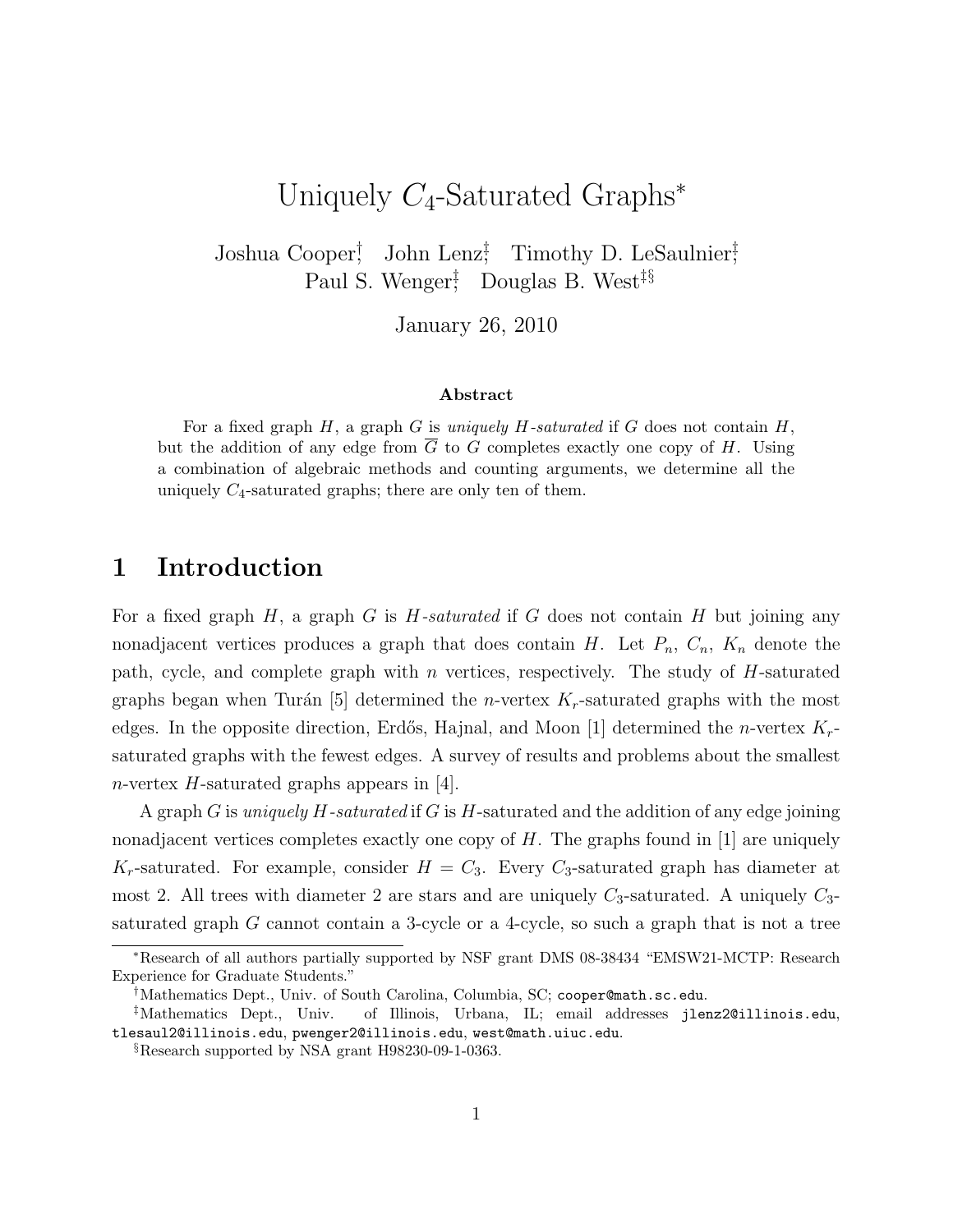has girth 5. Every graph with girth 5 and diameter 2 is uniquely  $C_3$ -saturated. The graphs with diameter d and girth  $2d + 1$  are the Moore graphs. Hoffman and Singleton [2] proved that besides odd cycles there are only finitely many Moore graphs, all having diameter 2. Thus, except for stars, there are finitely many uniquely  $C_3$ -saturated graphs.

Ollmann [3] determined the  $C_4$ -saturated *n*-vertex graphs with the fewest edges, but few of these are uniquely  $C_4$ -saturated. An exception is the triangle  $K_3$ ; whenever  $n < |V(H)|$ , vacuously  $K_n$  is uniquely H-saturated. In this paper we determine all the uniquely  $C_4$ saturated graphs.

#### **Theorem 1.** There are precisely ten uniquely  $C_4$ -saturated graphs.

In the list, the only example with girth 5 is the 5-cycle. The others are small trees or contain triangles; all have at most nine vertices.

The sense in which uniquely  $C_k$ -saturated graphs can be viewed as generalizing the Moore graphs of diameter 2 is reflected in our proof. The structure and techniques of the paper are very similar to the eigenvalue approach used to prove both the Hoffman-Singleton result on Moore graphs and the "Friendship Theorem", which states that a graph in which any two distinct vertices have exactly one common neighbor has a vertex adjacent to all others (see Wilf [7]). Structural arguments are used to show that under certain conditions the graphs in question are regular. Counting of walks then yields a polynomial equation involving the adjacency matrix, after which eigenvalue arguments exclude all but a few graphs.

The graphs that result from the Friendship Theorem consist of some number of triangles sharing a single vertex; such graphs are uniquely  $C_5$ -saturated. Thus, unlike for  $C_4$ , there are infinitely many uniquely  $C_5$ -saturated graphs. Wenger [6] has shown that except for small complete graphs, the "friendship graphs" are the only uniquely  $C_5$ -saturated graphs.

#### 2 Structural Properties

Our graphs have no loops or multi-edges. A  $k$ -cycle is a cycle with k vertices, and we define a k-path to be a k-vertex path. A path with endpoints x and y is an x, y-path. For a vertex v in a graph G, the neighborhood  $N(v)$  is  $\{u \in V(G): uv \in E(G)\}\)$ . The kth neighborhood  $N^k(v)$  is  $\{u \in V(G): d(u, v) = k\}$ , where the *distance*  $d(u, v)$  is the minimum length of a  $u, v$ -path. The *diameter* of a graph is the maximum distance between vertices. The *degree*  $d(v)$  of a vertex v in a graph G is the number of incident edges.

We begin with basic observations about the structure of uniquely  $C_4$ -saturated graphs.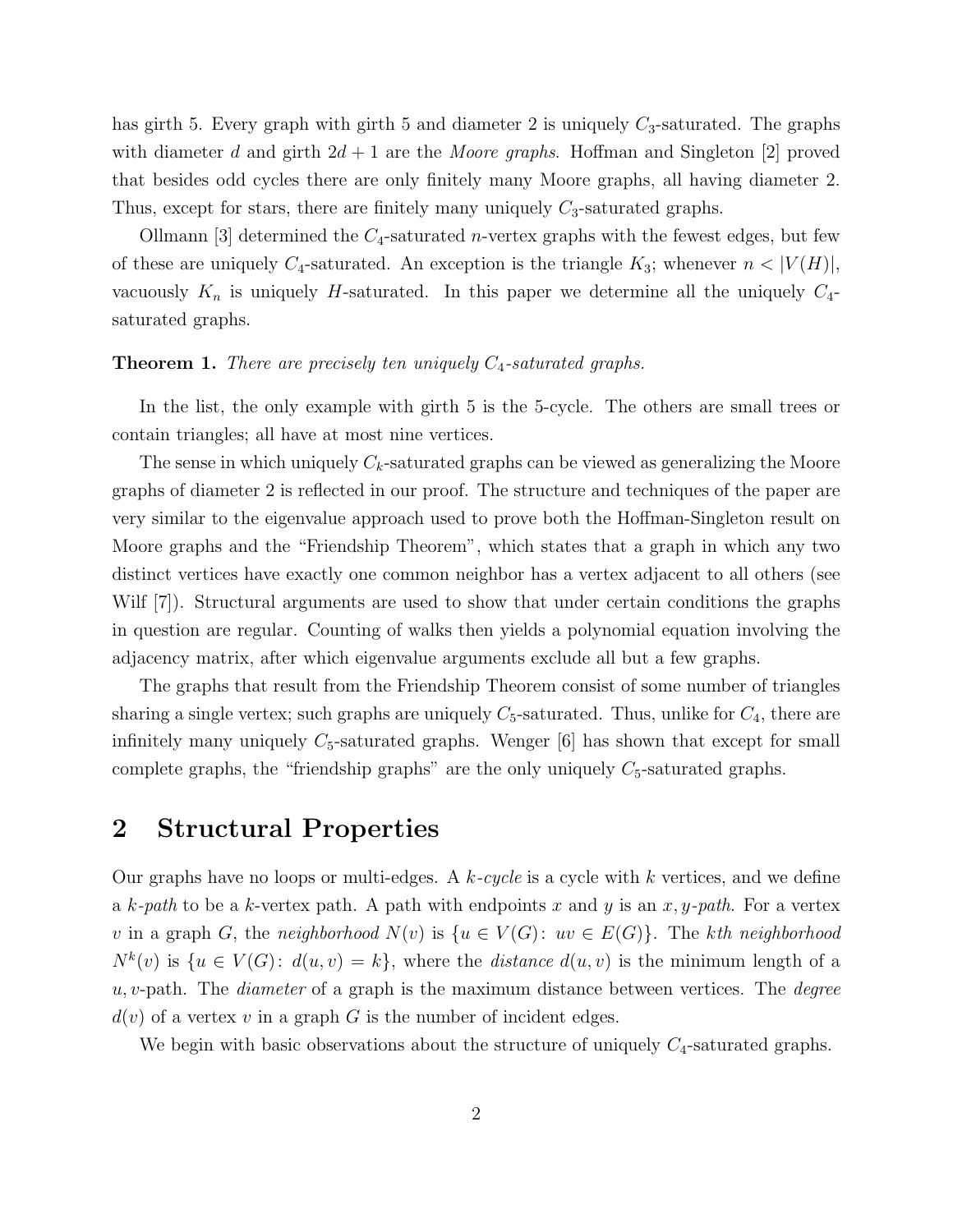**Lemma 2.** The following properties hold for every uniquely  $C_4$ -saturated graph  $G$ .

- (a) G is connected and has diameter at most 3.
- (b) Any two nonadjacent vertices in G are the endpoints of exactly one 4-path.
- (c) G contains no 6-cycle and no two triangles sharing a vertex.

*Proof.* If x and y are nonadjacent vertices in G, then the edge xy completes a 4-cycle. Thus G contains an x, y-path of length 3. Since G is uniquely  $C_4$ -saturated, x and y are the endpoints of exactly one 4-path. Opposite vertices on a 6-cycle would be the endpoints of two 4-paths if nonadjacent and would lie on a 4-cycle if adjacent. The same is true for nonadjacent vertices in the union of two triangles sharing one vertex. The union of two triangles sharing two vertices contains a 4-cycle.  $\Box$ 

**Lemma 3.** If G is uniquely  $C_4$ -saturated and  $|V(G)| \geq 3$ , then G has girth 3 or 5.

*Proof.* If G contains a triangle, then G has girth 3, so we may assume that G is triangle-free. Hence there are vertices x and y with  $d(x, y) = 2$ ; let z be their unique common neighbor. By Lemma 2, there is a 4-path joining  $x$  and  $y$ . If it contains  $z$ , then  $G$  contains a triangle. Otherwise, x and y lie on a 5-cycle. Since G is  $C_4$ -free, it follows that G has girth 5.  $\Box$ 

If G has maximum degree at most 1, then G is  $K_1$  or  $K_2$ , and these are uniquely  $C_4$ saturated. We may assume henceforth maximum degree at least 2. Lemma 3 then allows us to break the study of uniquely  $C_4$ -saturated graphs into two cases: girth 3 and girth 5.

### 3 Girth 5

**Lemma 4.** If G is a uniquely  $C_4$ -saturated graph with girth 5, then G is regular.

*Proof.* Let u and v be adjacent vertices, with  $d(u) \leq d(v)$ . Since G is triangle-free,  $N(v)$ is an independent set, and hence the 4-paths joining neighbors of  $v$  do not contain  $v$ . If  $d(u) < d(v)$ , then by the pigeonhole principle two of the unique 4-paths from u to the other  $d(v) - 1$  neighbors of v begin along the same edge uu' incident to u. Each of these two paths continues along an edge to v to form distinct 4-paths from  $u'$  to v. Since  $N(v)$  is independent,  $u'$  is not adjacent to  $v$ , so this contradicts Lemma 2.

We conclude that adjacent vertices in G have the same degree. Since  $G$  is connected, it follows that  $G$  is  $k$ -regular.  $\Box$ 

We now show that exactly one uniquely  $C_4$ -saturated graph has girth 5.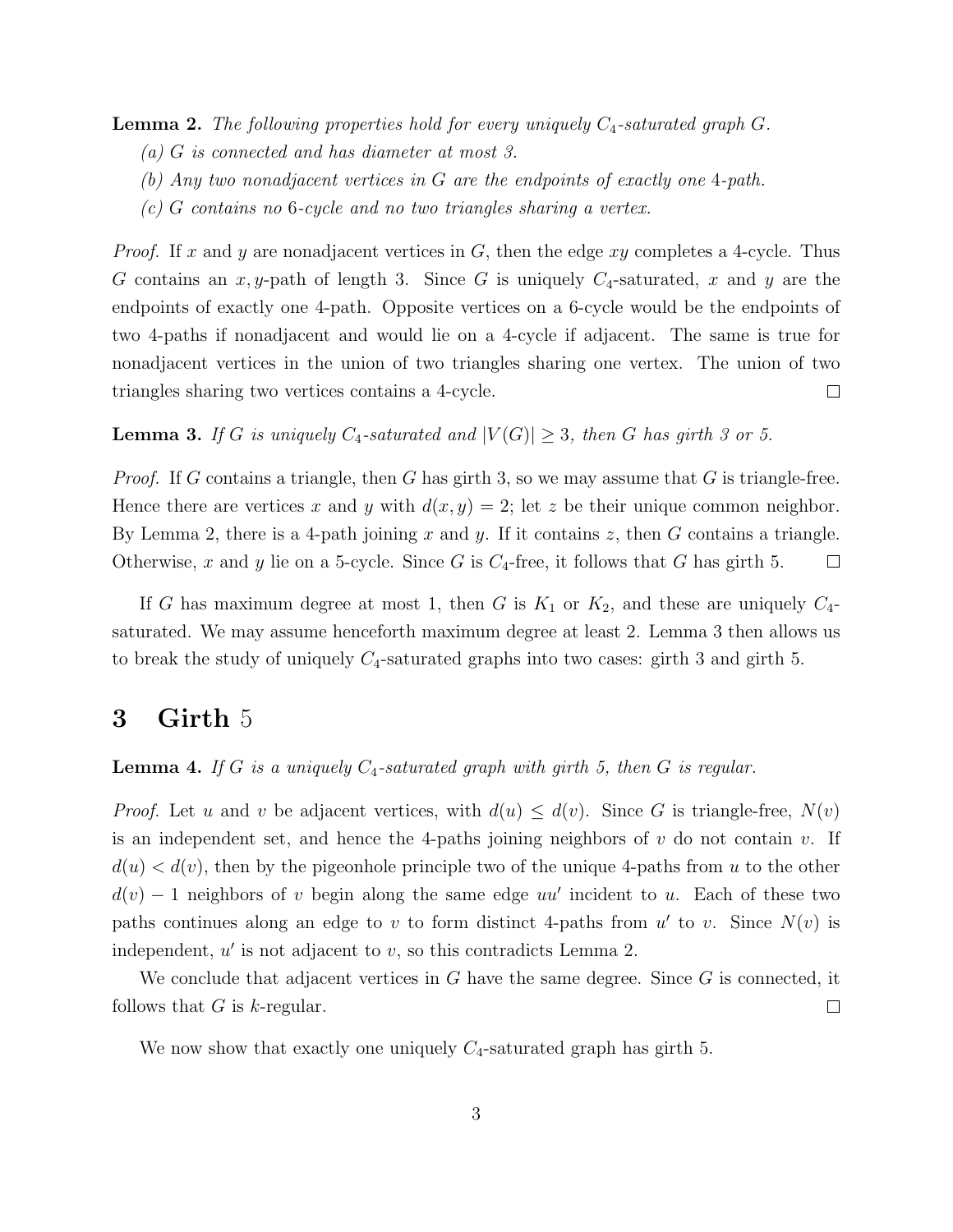#### **Theorem 5.** The only uniquely  $C_4$ -saturated graph with girth 5 is  $C_5$ .

*Proof.* Let G be a uniquely  $C_4$ -saturated *n*-vertex graph with girth 5. By Lemma 4, G is regular; let k be the vertex degree. Let A be the adjacency matrix of G, let J be the n-by-n matrix with every entry 1, and let 1 be the *n*-vector with each coordinate 1. If x and y are nonadjacent vertices of G, then by Lemma 2 there is one x, y-path of length 3 and no other walk of length 3 joining x and y. If x and y are adjacent, then there are  $2k-1$  walks of length 3 joining them. If  $x = y$ , then no walk of length 3 joins x and y, because G is triangle-free. This yields  $A^3 = (J - A - I) + (2k - 1)A$ , or  $J = A^3 - (2k - 2)A + I$ .

Because  $J$  is a polynomial in  $A$ , every eigenvector of  $A$  is also an eigenvector of  $J$ . Since G is k-regular, 1 is an eigenvector of A with eigenvalue k. Also 1 is an eigenvector of J with eigenvalue n. This yields the following count of the vertices of  $G$ :

$$
n = k3 - (2k - 2)k + 1 = k3 - 2k2 + 2k + 1.
$$

We have observed that every eigenvector of  $A$  is also an eigenvector of  $J$ . Since  $J$  has rank 1, we conclude that  $Jx = 0x$  when x is an eigenvector of A other than 1. If  $\lambda$  is the corresponding eigenvalue of A, then  $J = A^3 - (2k - 2)A + I$  yields

$$
0 = \lambda^3 - (2k - 2)\lambda + 1. \tag{1}
$$

It follows that A has at most three eigenvalues other than  $k$ .

Let q denote the polynomial in  $(1)$ . Being a cubic polynomial, it factors as

$$
q(\lambda) = \lambda^3 - (2k - 2)\lambda + 1 = (\lambda - r_1)(\lambda - r_2)(\lambda - r_3).
$$
\n(2)

It follows that

$$
r_1 + r_2 + r_3 = 0.\t\t(3)
$$

Suppose first that two of these roots have a common value, r. From (3), the third is  $-2r$ , and we have

$$
\lambda^{3} - (2k - 2)\lambda + 1 = (\lambda - r)^{2}(\lambda + 2r) = \lambda^{3} - 3r^{2}\lambda + 2r^{3}.
$$

By equating coefficients, r equals both  $(1/2)^{1/3}$  (irrational) and  $(2k-2)/3$  (rational). Hence q has three distinct roots.

Suppose next that q has a rational root. The Rational Root Theorem implies that 1 and  $-1$  are the only possible rational roots of q. If  $-1$  is a root, then  $k = 1$  and G does not have girth 5. If 1 is a root, then  $k = 2$  and  $G = C_5$ .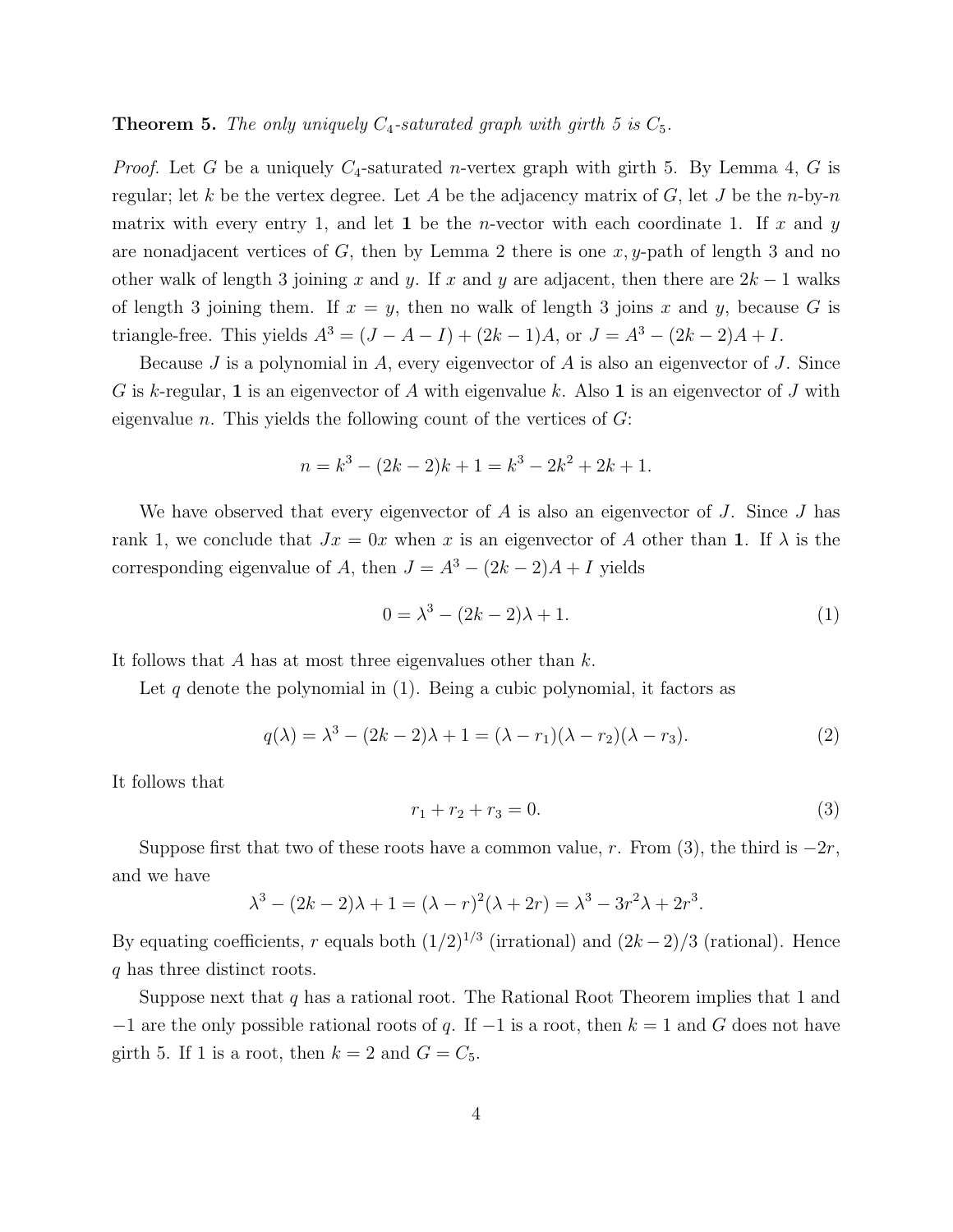Hence we may assume that  $q$  has three distinct irrational roots. In this case we will obtain a contradiction. Index the eigenvalues so that the multiplicities  $a, b$ , and  $c$  of  $r_1, r_2$ , and  $r_3$  (respectively) satisfy  $a \leq b \leq c$ . Letting  $p_A$  be the characteristic polynomial of A,

$$
p_A(\lambda) = (\lambda - k)(\lambda - r_1)^a (\lambda - r_2)^b (\lambda - r_3)^c.
$$
\n(4)

Combining (2) and (4) yields

$$
p_A(\lambda) = (\lambda - k)(\lambda^3 - (2k - 2)\lambda + 1)^a (\lambda - r_2)^{b-a} (\lambda - r_3)^{c-a}.
$$

Because A has integer entries,  $p_A(\lambda) \in \mathbb{Q}[\lambda]$ . By applying the division algorithm,  $p = rs$ and  $p, r \in \mathbb{Q}[\lambda]$  imply  $s \in \mathbb{Q}[\lambda]$ . Hence  $(\lambda - r_2)^{b-a}(\lambda - r_3)^{c-a} \in \mathbb{Q}[\lambda]$ . Since  $q(\lambda)$  is a monic cubic polynomial in  $\mathbb{Q}[\lambda]$  with three irrational roots, it is irreducible and is the minimal polynomial of  $r_1, r_2$ , and  $r_3$  over Q. Thus q divides  $(\lambda - r_2)^{b-a} (\lambda - r_3)^{c-a}$  if  $c > a$ . In that case, since  $r_1$  is a root of q, it is also a root of  $(\lambda - r_2)^{b-a} (\lambda - r_3)^{c-a}$ . We conclude that  $c = a$ , and all three eigenvalues have the same multiplicity.

The trace of A is 0, so

$$
k + ar_1 + ar_2 + ar_3 = k + a(r_1 + r_2 + r_3) = \text{Tr}(A) = 0.
$$
 (5)

Together, (3) and (5) require  $k = 0$ . Thus q cannot have three distinct irrational roots when G has girth 5.  $\Box$ 

### 4 Girth 3

We now consider uniquely  $C_4$ -saturated graphs with a triangle. The next lemma gives a structural decomposition. For a set  $S \subseteq V(G)$ , let  $d(x, S) = \min\{d(x, v): v \in S\}$ , let  $N(S) = \{v \in V(G): d(v, S) = 1\},\$ and let  $N^k(S) = \{v \in V(G): d(v, S) = k\}.$ 

**Lemma 6.** Let S be the vertex set of a triangle in a graph G, with  $S = \{v_1, v_2, v_3\}$ . For  $i \in \{1,2,3\}$ , let  $V_i = N(v_i) - S$ , and let  $V'_i = N^2(v_i) - N(S)$ . Let  $R = N^3(S)$ . If G is uniquely  $C_4$ -saturated, then G has the following structure:

- (a)  $V_i \cap V_j = \varnothing$  when  $i \neq j$ ;
- (b) each vertex in  $V_i'$  has exactly one neighbor in  $V_i$ ;
- (c)  $V'_i \cap V'_j = \varnothing$  when  $i \neq j$ ;
- (d) no edges join  $V'_i$  and  $V'_j$  when  $i \neq j$ ;
- $(e)$   $N(S)$  is independent;
- (f) each  $V_i'$  $\mathcal{U}'_i$  induces a matching;
- (g) each vertex in R has exactly one neighbor in each  $V_i'$  $\frac{r}{i}$ .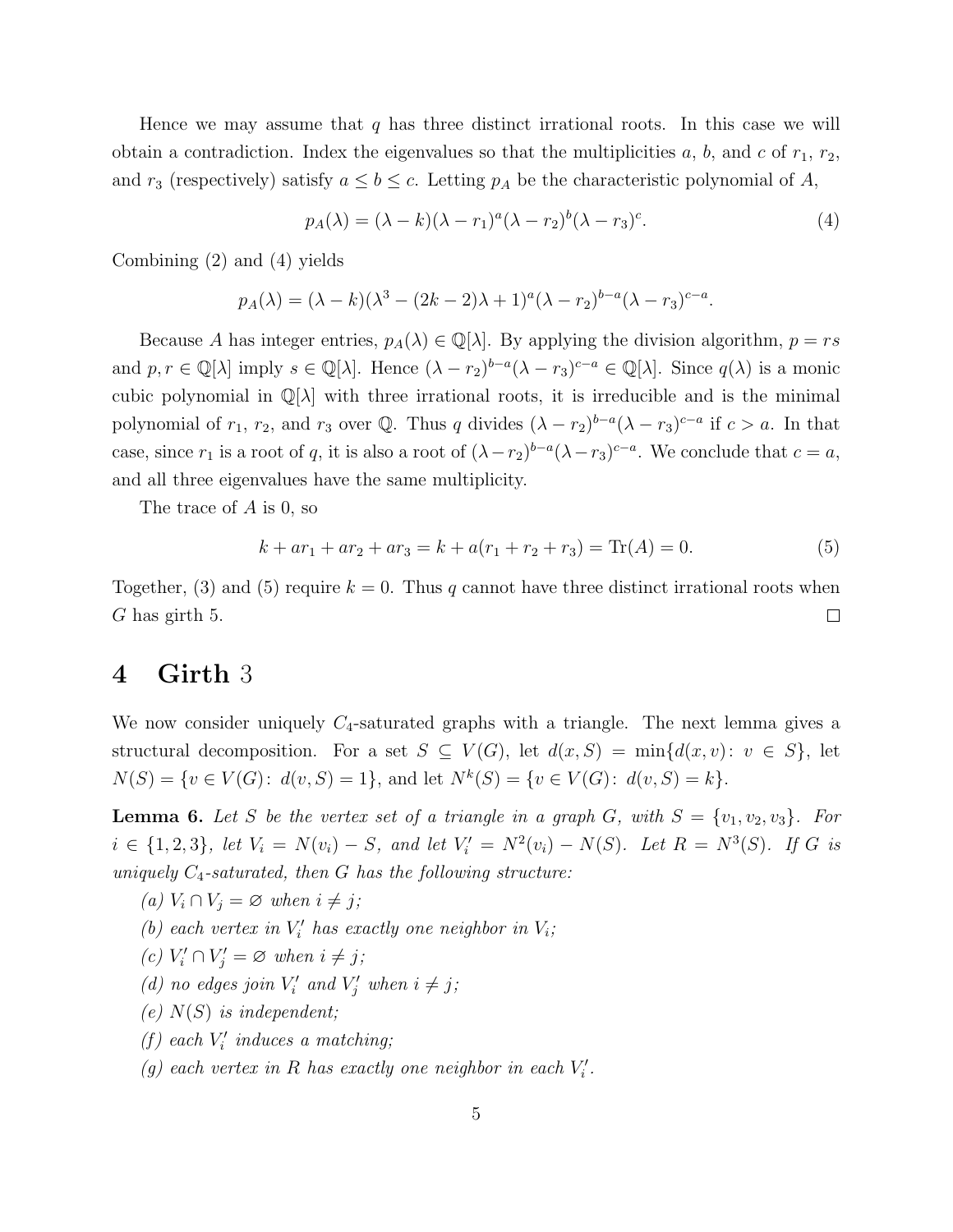

Figure 1: Structure of uniquely  $C_4$ -saturated graph with a triangle.

*Proof.* Since G has diameter 3, we have described all of  $V(G)$ . Figure 1 makes it easy to see most of the conclusions. The prohibition of 4-cycles and of triangles with common vertices implies (a), (b), and (e). The prohibition of 6-cycles implies (c) and (d).

Given these results, (f) is implied by the existence of a unique 4-path joining  $v_i$  to each vertex of  $V_i'$  $i'$ . For (g), each vertex in R is joined by a unique 4-path to each vertex in S; it can only reach  $v_i$  quickly enough by moving first to a vertex of  $V_i'$  $i'$ , and uniqueness of the 4-path prohibits more than one such neighbor.  $\Box$ 

The main part of the argument is analogous to the regularity, walk-counting, and eigenvalue arguments in Lemma 4 and Theorem 5.

**Theorem 7.** If G is a  $C_4$ -saturated graph with a triangle, then  $R = \emptyset$  in the partition of  $V(G)$  given in Lemma 6.

*Proof.* If  $R \neq \emptyset$ , then each set  $V_i$  and  $V'_i$  $i'$  in the partition is nonempty. We show first that G is regular, then show that each vertex lies in one triangle, and finally count 4-paths to determine the cube of the adjacency matrix and obtain a contradiction using eigenvalues.

Consider  $V_i'$  $V_i'$  and  $V_j$  with  $i \neq j$ . A vertex x in  $V_i'$  $\zeta_i'$  reaches each vertex of  $V_j$  by a unique 4-path, passing through  $R$  and  $V_i'$  $\mathcal{I}'_j$ . By Lemma 6(g), each vertex of R has one neighbor in  $V'_j$ j , so each edge from x to R starts exactly one 4-path to  $V_j$ . By Lemma 6, the other neighbors of x are one each in  $V_i$  and  $V'_i$  $i'$ , so  $d(x) = |V_j| + 2$ . Since the choice of i and j was arbitrary, we conclude that each vertex of  $N^2(S) \cup S$  has degree  $a + 2$ , where  $a = |V_1| = |V_2| = |V_3|$ .

For  $x \in V_i$  and  $y \in V_j$  with  $j \neq i$ , the unique 4-path joining x to any neighbor of y in  $V'_i$ j must pass through  $V_i'$  $\mathcal{I}'_i$  and R. By Lemma 6(g), these paths use distinct vertices in R; since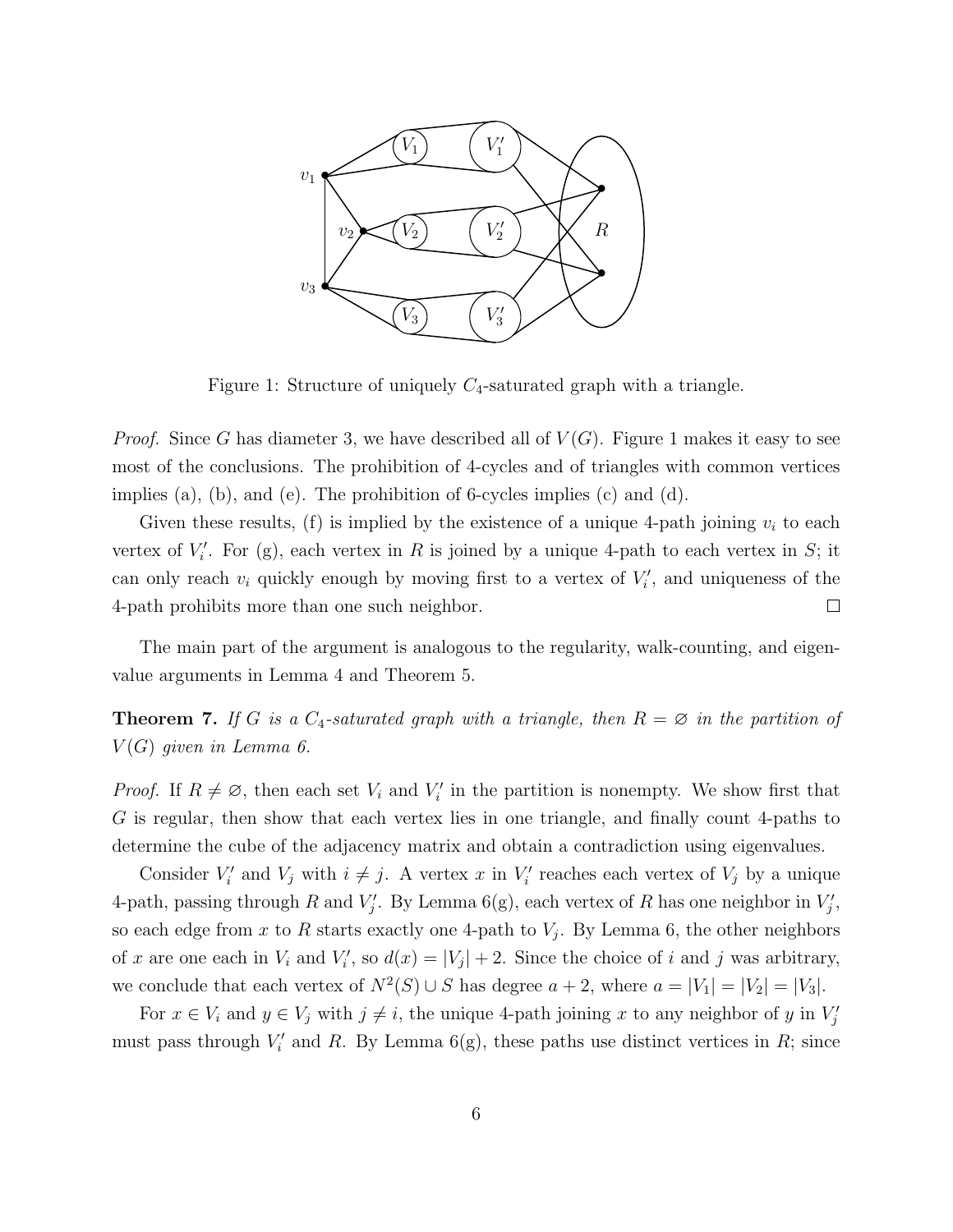G has no 6-cycle through y, they also use distinct vertices in  $V_i'$  $i'.$  Hence  $d(x) \geq d(y).$  By symmetry, all vertices of  $N(S)$  have the same degree; let this degree be  $b + 1$ .

Consider  $r \in R$ . By Lemma 6(g), 4-paths from r to  $V_i$  may visit another vertex in R and then reach  $V_i$  in exactly one way, or they may go directly to  $V_i'$  $V_i'$ , traverse an edge within  $V_i'$  $\frac{r}{i}$ , and continue to  $V_i$ . The total number of such paths is  $[d(r)-3]+1$ , and this must equal  $|V_i|$ . Hence  $d(r) = a + 2$ . Since  $|V_i| = a$  and  $d(x) = b + 1$  for  $x \in V_i$ , Lemma 6 yields  $|V'_i|$  $\binom{r'}{i} = ab.$ 

Consider  $x \in V'_i$  $z_i'$  and  $j \neq i$ . Each 4-path from x to  $V_j'$  $S'_{j}$  starts with an edge in  $V'_{i}$  $i$ <sup>'</sup>, ends with an edge in  $V_i'$  $j'$ , or uses two vertices in R. Since each vertex in  $N^2(S)$  has a neighbors in R, there are a paths of each of the first two types. Since each vertex of R has degree  $a + 2$ , with three neighbors in  $N^2(S)$ , there are  $a(a-1)$  paths of the third type. Since these paths reach distinct vertices of  $V_i'$  $y'$ , and every vertex of  $V'_j$  $'_{j}$  is reached,  $|V'_{j}|$  $|g'_{j}| = a(a+1).$ 

Hence  $a(a + 1) = ab$ , and  $b = a + 1$ . Since every vertex of G has degree  $a + 2$  or  $b + 1$ , we conclude that G is k-regular, where  $k = a + 2$ .

We show next that every vertex of  $G$  lies in a triangle. If  $v$  lies in no triangle, then  $N(v)$  is independent, and having unique 4-paths from  $N^2(v)$  to v forces  $N^2(v)$  to induce a 1-regular subgraph. Since  $|N^2(v)| = k(k-1)$ , there are  $\binom{k}{2}$  edges induced by  $N^2(v)$ . Each 4-path with both endpoints in  $N(v)$  has internal vertices in  $N^2(v)$ . Since there are  $\binom{k}{2}$  such pairs of endpoints and each edge within  $N^2(v)$  extends to exactly one such path, no edge within  $N^2(v)$  lies in a triangle with a vertex of  $N(v)$ . Thus each neighbor of v also lies in no triangle.

We conclude that neighboring vertices both do or both do not lie in triangles. By induction on the distance from S, every vertex lies in a triangle. By Lemma 2, each vertex lies in exactly one triangle.

With A being the adjacency matrix of G, the matrix  $A<sup>3</sup>$  again counts walks of length 3. Since each vertex is on one triangle, each diagonal entry is 2. Since  $G$  is k-regular, entries for adjacent vertices are  $2k - 1$ , and by unique  $C_4$ -saturation the remaining entries equal 1. Hence  $A^3 = J + (2k - 2)A + I$ , and again J is expressible as a polynomial in A:

$$
J = A^3 - (2k - 2)A - I.
$$

Again 1 is an eigenvector of A with eigenvalue k and of J with eigenvalue n. All other eigenvalues of A satisfy  $p(\lambda) = 0$ , where

$$
p(\lambda) = \lambda^3 - (2k - 2)\lambda - 1.
$$

Arguing as in the proof of Theorem 5,  $p(\lambda)$  cannot be irreducible over Q. If  $\lambda$  is rational, then  $\lambda = \pm 1$ , and  $k \in \{1, 2\}$ . However,  $R \neq \emptyset$  requires  $k \geq 3$ .  $\Box$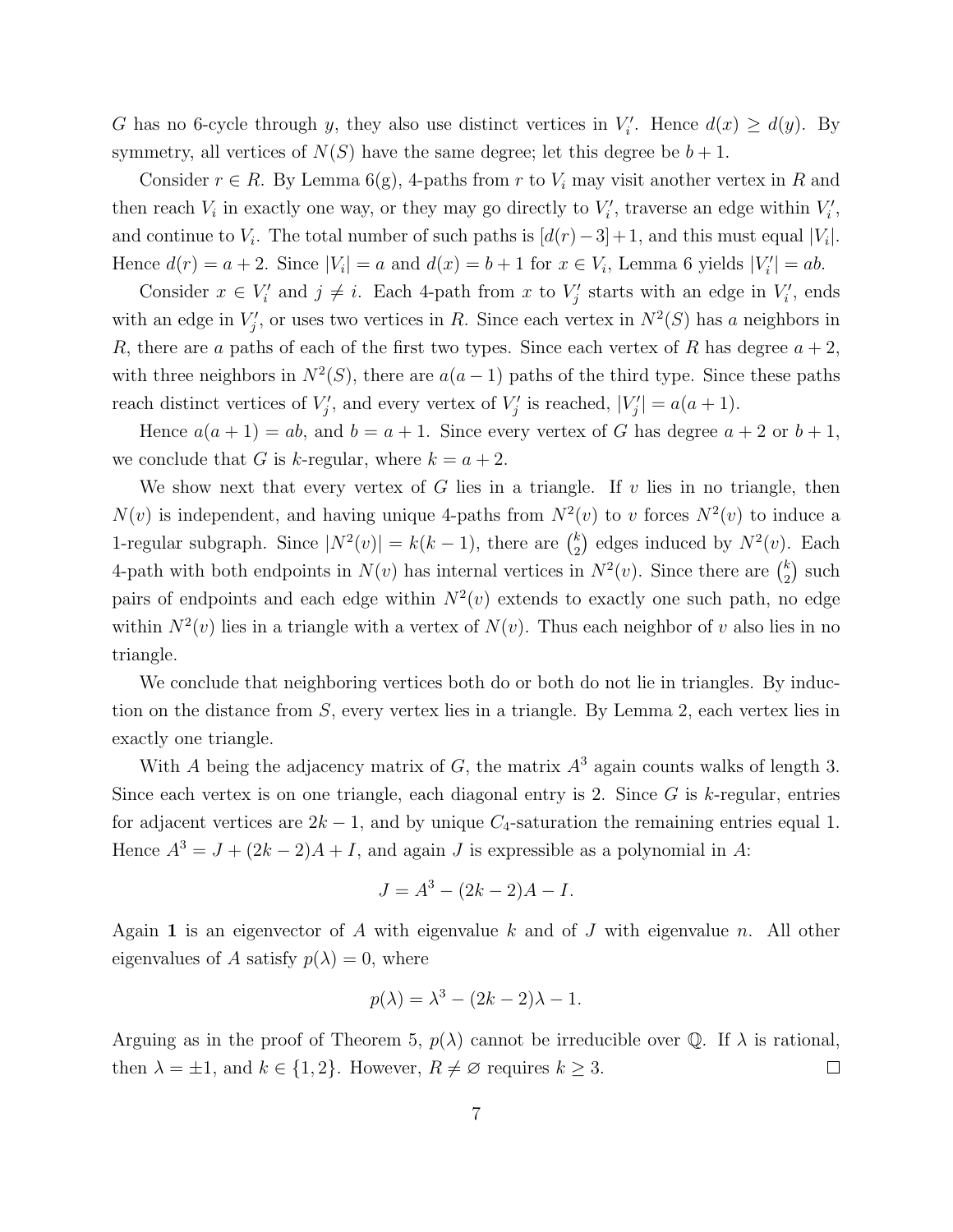Having shown that  $R = \emptyset$ , we now consider instances with  $N^2(S) \neq \emptyset$ .

**Lemma 8.** Let G be a uniquely  $C_4$ -saturated graph with a triangle having vertex set S. If  $N^2(S) \neq \emptyset$ , then G is one of the three graphs in Figure 2.



Figure 2: Examples having a vertex at distance 2 from a triangle.

*Proof.* Let  $S = \{v_1, v_2, v_3\}$ . In the partition defined in Lemma 6, a 4-path joining  $V_i'$  $V'_i$  and  $V'_j$ j must pass through R. Since  $R = \emptyset$ , we conclude that only one of  $\{V'_1, V'_2, V'_3\}$  is nonempty; by symmetry, let it be  $V'_1$ . Since G has diameter 3, we have  $V_2 = V_3 = \emptyset$ .

By Lemma 6(f),  $V'_1$  induces a matching. By Lemma 6(b), every vertex of  $V'_1$  thus has degree 2. Consider  $w \in V_1$  with neighbors u and v in  $V'_1$ . If u and v are not adjacent, then a 4-path joining them must use w and the neighbor in  $V'_1$  of one of them. Thus if w has three pairwise nonadjacent neighbors in  $V_1'$ , then at least two of them have neighbors in  $V_1'$  that are also neighbors of  $w$ . This yields two triangles containing  $w$ , contradicting Lemma 2. We conclude that w cannot have more than three neighbors in  $V_1'$ .

If  $w \in V_1$  has three neighbors in  $V'_1$ , then two of them (say x and y) are adjacent. The only 4-paths that can leave x or y for other vertices of  $V_1'$  end at the remaining neighbor of w or its mate in  $V'_1$ . Hence  $G = F_2$ .

If  $w \in V_1$  has two neighbors in  $V_1'$ , then they are adjacent, and no 4-paths can join them to other vertices of  $V'_1$ . Hence  $G = F_3$ .

In the remaining case, every vertex of  $V_1$  has at most one neighbor in  $V'_1$ . Since any two vertices of  $V_1$  are joined by a 4-path through an edge within  $V_1'$ , there can only be two vertices in  $V_1$ , and  $G = F_1$ .  $\Box$ 

One case remains.

**Lemma 9.** If G is a uniquely  $C_4$ -saturated graph having a triangle S adjacent to all vertices, then G consists of S and a matching joining S to the remaining (at most three) vertices.

*Proof.* We have assumed  $N^2(S) = \emptyset$ . Since 4-paths joining vertices in  $V_i$  must pass through  $V_i'$  $V_i'$ , each  $V_i$  has size 0 or 1. Since  $V_i \cap V_j = \emptyset$  (Lemma 6(a)), G is as described.  $\Box$